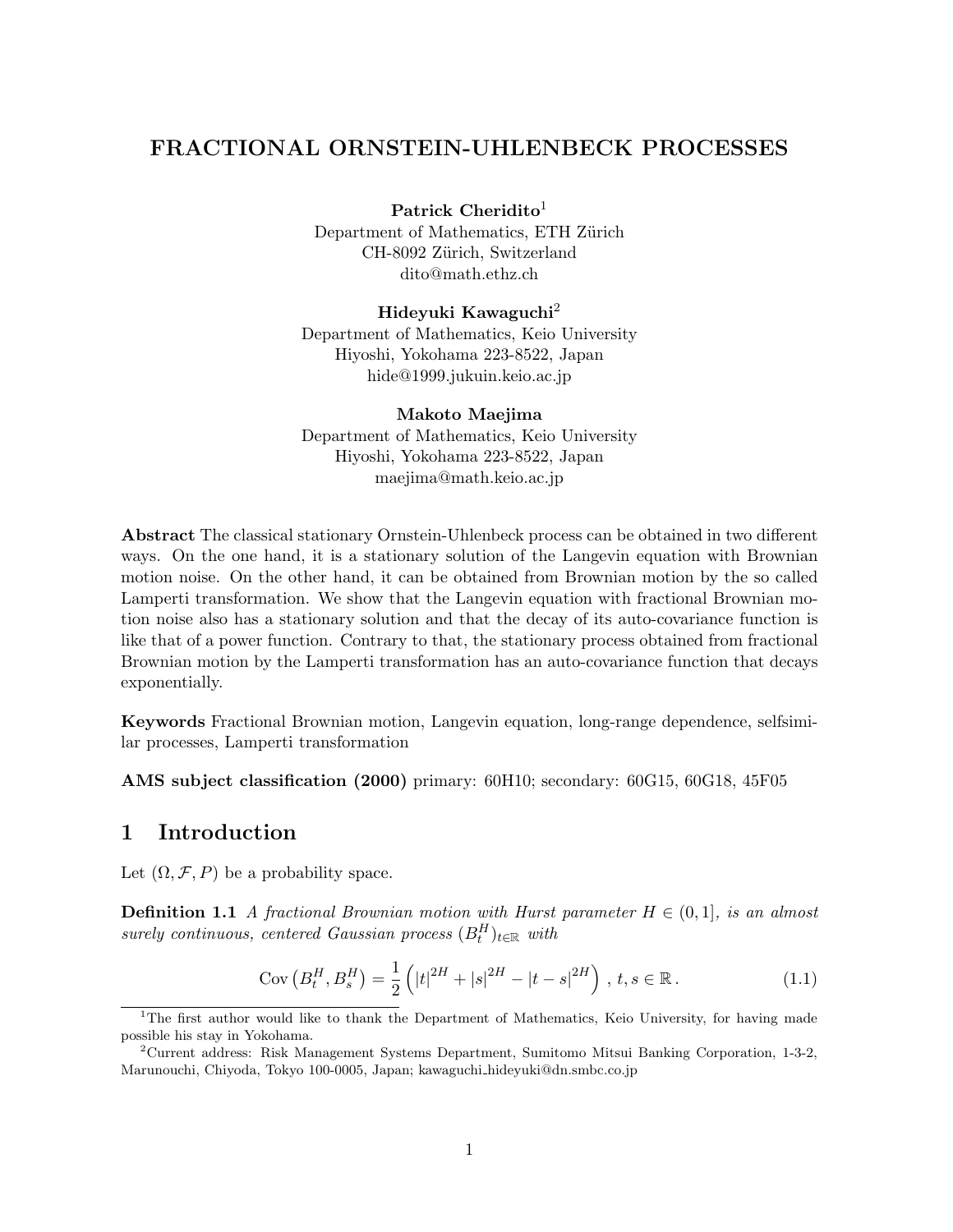For an in-depth introduction to fractional Brownian motions we refer the reader to Section 7.2 of Samorodnitsky and Taqqu (1994) or Chapter 4 of Embrechts and Maejima (2002). It is clear that for all  $H \in (0,1], B_0^H = 0$  almost surely. Moreover, it can be deduced from (1.1) that for all  $H \in (0,1], (B_t^H)_{t \in \mathbb{R}}$  has stationary increments and is H-selfsimilar, that is, for every  $c > 0$ ,  $(B_{ct}^H)_{t \in \mathbb{R}} \stackrel{d}{=} (c^H B_t^H)_{t \in \mathbb{R}}$ , where  $\stackrel{d}{=}$  denotes equality of all finite-dimensional distributions.  $(B_t^{\frac{1}{2}})_{t\in\mathbb{R}}$  is a two-sided Brownian motion. In particular, it has independent increments. For  $H \in (0, \frac{1}{2})$  $(\frac{1}{2}) \cup (\frac{1}{2})$  $(\frac{1}{2},1)$ ,  $(B_t^H)_{t\geq 0}$  is not a semimartingale and it can be derived from (1.1) that for all  $h \in \mathbb{R}$  and  $0 < t < s$ ,

$$
\text{Cov}\left(B_{h+t}^H - B_h^H, B_{h+s+t}^H - B_{h+s}^H\right) = \text{Cov}\left(B_t^H, B_{s+t}^H - B_s^H\right)
$$
\n
$$
= \sum_{n=1}^{\infty} \frac{t^{2n}}{(2n)!} \left(\prod_{k=0}^{2n-1} (2H - k)\right) s^{2H - 2n},
$$

in particular, for every  $N = 1, 2, \dots$ , for all  $h \in \mathbb{R}$  and  $t > 0$ ,

$$
\text{Cov}\left(B_{h+t}^H - B_h^H, B_{h+s+t}^H - B_{h+s}^H\right)
$$
\n
$$
= \sum_{n=1}^N \frac{t^{2n}}{(2n)!} \left(\prod_{k=0}^{2n-1} (2H - k)\right) s^{2H-2n} + O(s^{2H-2N-2}), \text{ as } s \to \infty. \tag{1.2}
$$

This shows that for  $H \in (\frac{1}{2})$  $\frac{1}{2}, 1],$ 

$$
\sum_{n=0}^{\infty} \mathrm{Cov}\left(B_t^H, B_{(n+1)t}^H - B_{nt}^H\right) = \infty,
$$

a phenomenon referred to as long-range dependence or long memory of the increments process

$$
\left(B^H_{(n+1)t}-B^H_{nt}\right)_{n=0}^\infty.
$$

The classical Ornstein-Uhlenbeck process with parameters  $\lambda > 0$  and  $\sigma > 0$  starting at  $x \in \mathbb{R}$ , is the unique strong solution of the Langevin equation with Brownian motion noise

$$
X_t = \xi - \lambda \int_0^t X_s ds + \sigma B_t^{\frac{1}{2}}, \quad t \ge 0,
$$
\n(1.3)

with initial condition  $\xi = x$ . It is given by the almost surely continuous Gaussian Markov process  $rt$  $\mathbf{r}$ 

$$
Y_t^{\frac{1}{2},x} := e^{-\lambda t} \left(x + \sigma \int_0^t e^{\lambda u} dB_u^{\frac{1}{2}} \right), \quad t \ge 0.
$$

The unique strong solution of (1.3) with initial condition

$$
\xi = \sigma \int_{-\infty}^{0} e^{\lambda u} dB_u^{\frac{1}{2}},
$$

is given by the restriction to non-negative  $t$ 's of the stationary, almost surely continuous, centered Gaussian Markov process

$$
Y_t^{\frac{1}{2}} := \sigma \int_{-\infty}^t e^{-\lambda(t-u)} dB_u^{\frac{1}{2}}, \quad t \in \mathbb{R} \, .
$$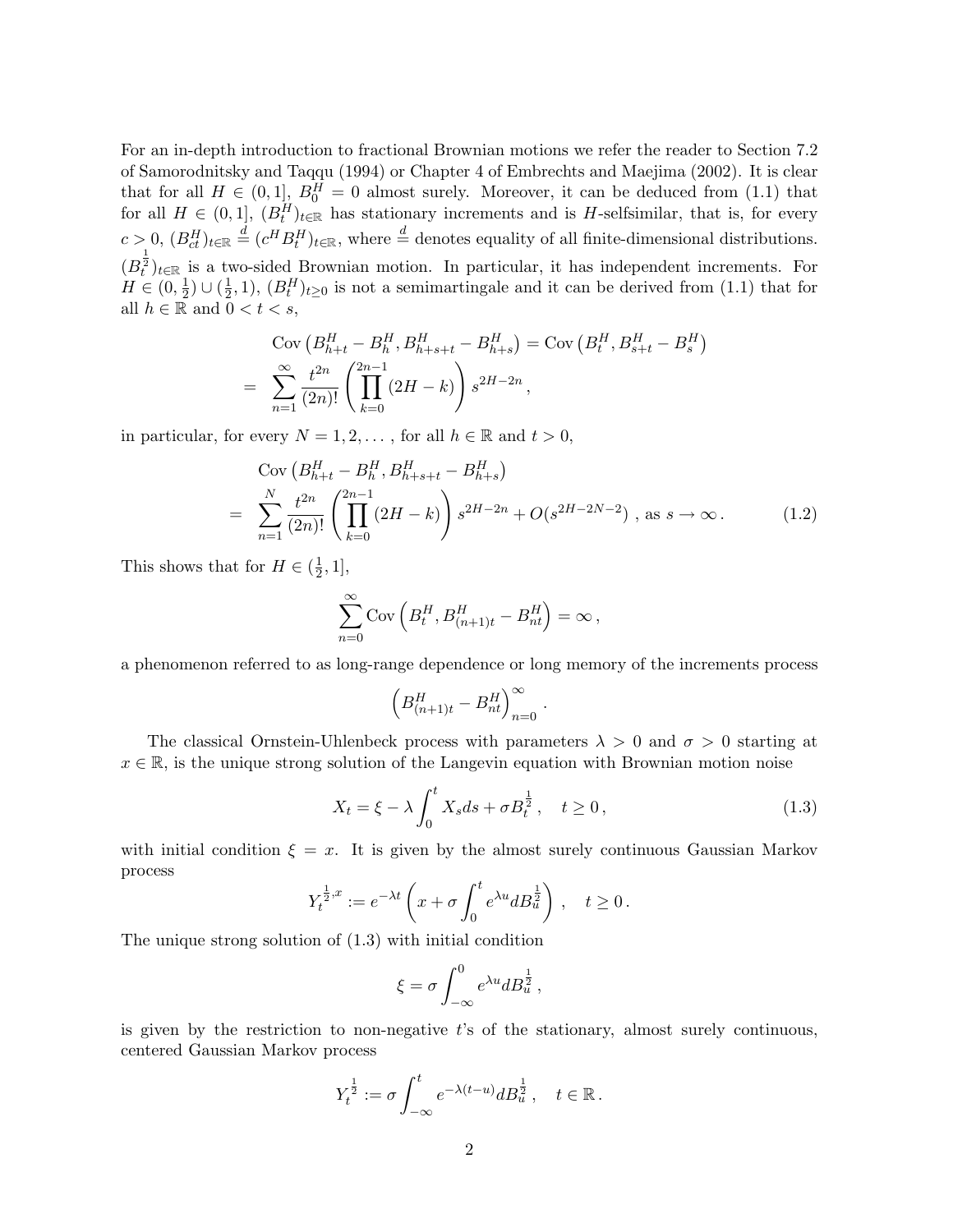It can easily be checked that

$$
Cov\left(Y_t^{\frac{1}{2}}, Y_{t+s}^{\frac{1}{2}}\right) = \frac{\sigma^2}{2\lambda} e^{-\lambda|s|} \,, \quad t, s \in \mathbb{R} \,.
$$

This implies that  $(Y_t^{\frac{1}{2}})_{t \in \mathbb{R}}$  is ergodic. Moreover, for all  $x \in \mathbb{R}$ ,

$$
Y_t^{\frac{1}{2}} - Y_t^{\frac{1}{2},x} = e^{-\lambda t} \left(Y_0^{\frac{1}{2}} - x\right) \to 0 \,, \text{ as } t \to \infty \,,
$$

almost surely. From this it can be derived that if  $(Y_t)_{t\geq 0}$  is a stationary process that solves (1.3) with any initial condition  $\xi \in L^0(\Omega)$ , then  $(Y_t)_{t\geq 0} \stackrel{\overline{d}}{=} (Y_t^{\frac{1}{2}})_{t\geq 0}$ .

Now let  $\alpha > 0$ . Then,

$$
Z_t^{\frac{1}{2}} := e^{-\lambda t} B_{\alpha e^{2\lambda t}}^{\frac{1}{2}}, \quad t \in \mathbb{R},
$$

is also a stationary, almost surely continuous, centered Gaussian process, and

$$
Cov\left(Z_t^{\frac{1}{2}}, Z_{t+s}^{\frac{1}{2}}\right) = \alpha e^{-\lambda|s|}, \quad t, s \in \mathbb{R}.
$$

Hence, for  $\alpha = \frac{\sigma^2}{2\lambda}$  $\frac{\sigma^2}{2\lambda}, \, (Y_t^{\frac{1}{2}})_{t\in\mathbb{R}} \stackrel{d}{=} (Z_t^{\frac{1}{2}})_{t\in\mathbb{R}}.$ 

It is shown in Lamperti (1962) that for every  $H > 0$ , a stochastic process  $(X_t)_{t\geq 0}$  is  $H$ selfsimilar if and only if for all  $\lambda, \alpha > 0$ , the process

$$
\widehat{X}_t = e^{-\lambda t} X_{\alpha \exp\left(\frac{\lambda}{H}t\right)}, \quad t \in \mathbb{R}, \tag{1.4}
$$

is stationary. We call (1.4) the Lamperti transformation from selfsimilar processes to stationary processes and  $(\widehat{X}_t)_{t \in \mathbb{R}}$  the Lamperti transform of  $(X_t)_{t \geq 0}$ .

For  $H = 1$ , fractional Brownian motion can be represented as follows:

$$
B_t^1 = t\eta \,, \quad t \in \mathbb{R} \,,
$$

where  $\eta$  is a standard normal random variable. For every initial condition  $\xi \in L^0(\Omega)$ , the equation,  $rt$ 

$$
X_t = \xi - \lambda \int_0^t X_s ds + \sigma B_t^1, \quad t \ge 0,
$$
\n(1.5)

can path-wise be reduced to the ordinary differential equations,

$$
X'_t(\omega) = -\lambda X_t(\omega) + \sigma \eta(\omega), \quad \omega \in \Omega,
$$

with initial conditions

$$
X_0(\omega) = \xi(\omega), \quad \omega \in \Omega\,,
$$

which have the unique solutions

$$
Y_t^{1,\xi}(\omega) := e^{-\lambda t} \left\{ \xi(\omega) - \frac{\sigma}{\lambda} \eta(\omega) \right\} + \frac{\sigma}{\lambda} \eta(\omega) \,, \quad t \ge 0 \,, \, \omega \in \Omega \,.
$$

Equation (1.5) has only a stationary solution for the initial condition  $\xi = \frac{\sigma}{\lambda}$  $\frac{\sigma}{\lambda}$ η. It is given by

$$
Y_t^1 := \frac{\sigma}{\lambda} \eta \,, \quad t \ge 0 \,,
$$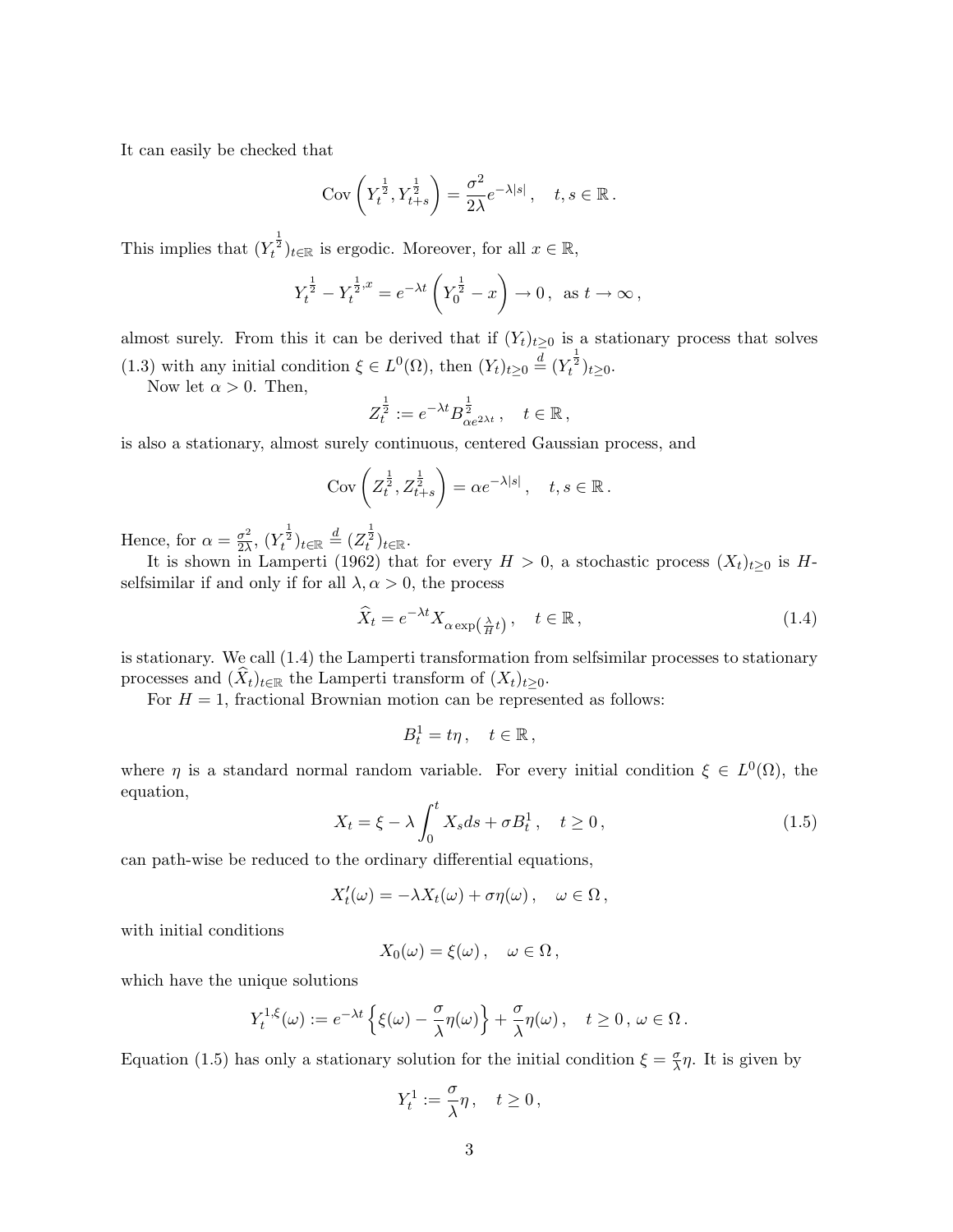which, for all  $t \geq 0$ , equals the Lamperti transform

$$
Z_t^1 := e^{-\lambda t} B^1_{\alpha \exp(\lambda t)} = \alpha \eta \,, \quad t \in \mathbb{R} \,,
$$

if  $\alpha = \frac{\sigma}{\lambda}$  $\frac{\sigma}{\lambda}$ .

This leads us to the question whether for  $H \in (0, \frac{1}{2})$  $(\frac{1}{2}) \cup (\frac{1}{2})$  $(\frac{1}{2}, 1)$ , the Langevin equation with noise process  $(\sigma B_t^H)_{t\geq0}$  has a stationary solution, if its distribution is unique and if it is equal in some sense to the Lamperti transform

$$
Z_t^H := e^{-\lambda t} B_{\alpha \exp\left(\frac{\lambda}{H}t\right)}^H, \quad t \in \mathbb{R},
$$

for an appropriately chosen  $\alpha > 0$ .

The structure of the paper is as follows. In Section 2 we show that for all  $H \in (0,1],$ the Langevin equation with fractional Brownian motion noise has for all initial conditions  $\xi \in L^0(\Omega)$ , a unique strong solution  $(Y_t^{H,\xi})$  $(t<sup>H</sup>,\xi)_{t\geq 0}$ . Moreover, there exists a stationary, almost surely continuous, centered Gaussian process  $(Y_t^H)_{t \in \mathbb{R}}$  such that  $(Y_t^H)_{t \geq 0}$  solves the Langevin equation with fractional Brownian motion noise, and every other stationary solution is equal to  $(Y_t^H)_{t\geq0}$  in distribution. The decay of the auto-covariance function of  $(Y_t^H)_{t\in\mathbb{R}}$  is for all  $H \in (0, \frac{1}{2})$  $\frac{\overline{1}}{2}$ ) ∪  $(\frac{1}{2}$  $(\frac{1}{2},1)$  similar to that of the increments of  $(B_t^H)_{t\in\mathbb{R}}$  (see (1.2)). In particular,  $(Y_t^H)_{t \in \mathbb{R}}$  is ergodic, and for  $H \in (\frac{1}{2})$  $\frac{1}{2}$ , 1, it exhibits long-range dependence. In Section 3 we show that for all  $H \in (0,1)$  the auto-covariance function of  $(Z_t^H)_{t \in \mathbb{R}}$  decays exponentially, which implies that for  $H \in (0, \frac{1}{2})$  $(\frac{1}{2}) \cup (\frac{1}{2})$  $(\frac{1}{2}, 1)$ ,  $(Y_t^H)_{t \in \mathbb{R}}$  cannot have the same distribution as  $(Z_t^H)_{t\in\mathbb{R}}$ .

### 2 Fractional Ornstein-Uhlenbeck processes

Let  $\lambda, \sigma > 0$  and  $\xi \in L^0(\Omega)$ . Since the Langevin equation,

$$
X_t = \xi - \lambda \int_0^t X_s ds + N_t \,, \quad t \ge 0 \,,
$$

only involves an integral with respect to  $t$ , it can be solved path-wise for much more general noise processes  $(N_t)_{t>0}$  than Brownian motion. For example, it follows from Proposition A.1 that for each  $H \in (0,1]$  and for every  $a \in [-\infty,\infty)$ ,

$$
\int_a^t e^{\lambda u} dB_u^H\,,\quad t>a\,,
$$

exists as a path-wise Riemann-Stieltjes integral, which is almost surely continuous in  $t$ , and

$$
Y_t^{H,\xi} := e^{-\lambda t} \left( \xi + \sigma \int_0^t e^{\lambda u} dB_u^H \right), \quad t \ge 0,
$$

is the unique almost surely continuous process that solves the equation,

$$
X_t = \xi - \lambda \int_0^t X_s ds + \sigma B_t^H, \quad t \ge 0.
$$
 (2.1)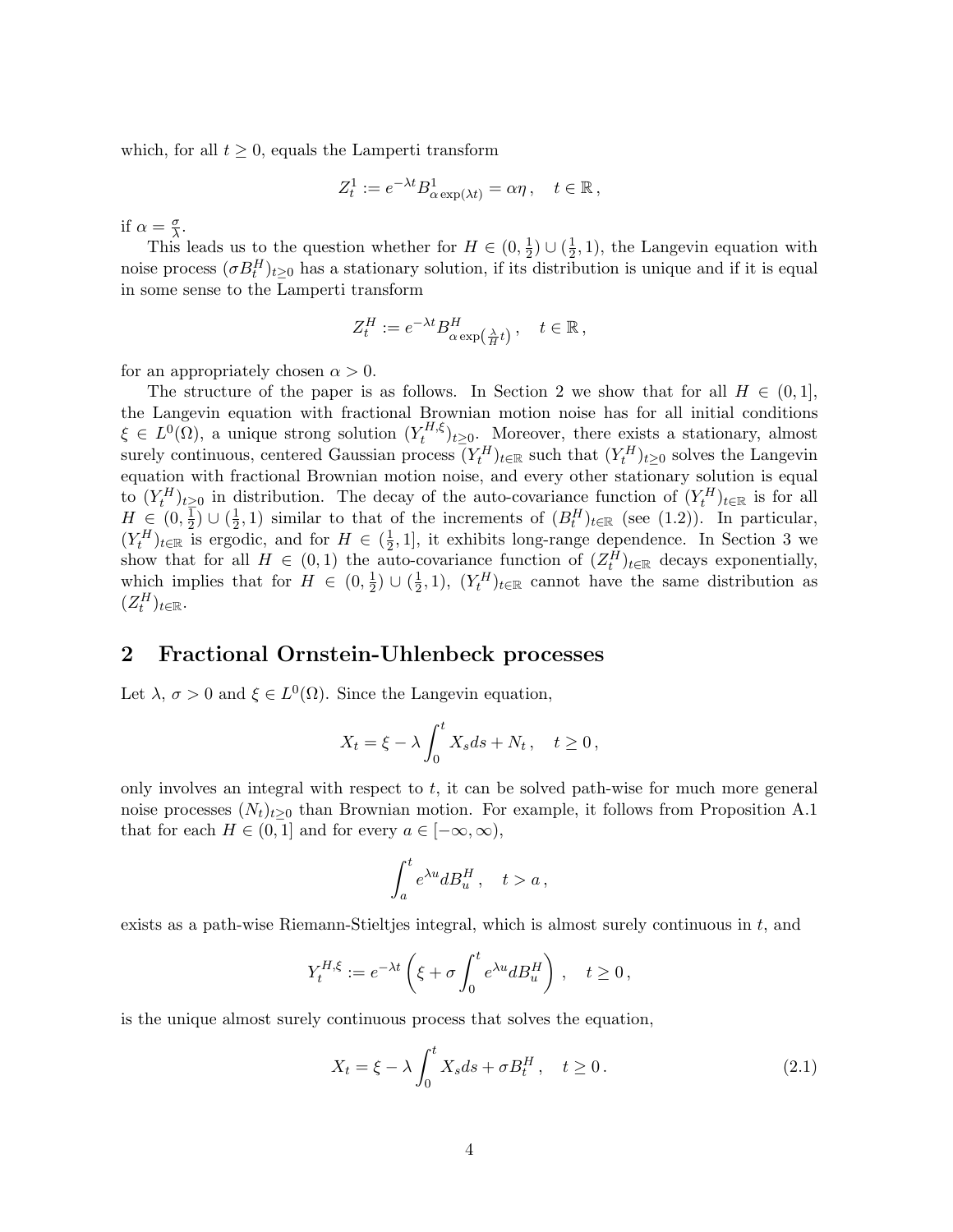In particular, the restriction to positive  $t$ 's of the almost surely continuous process

$$
Y^H_t:=\sigma\int_{-\infty}^t e^{-\lambda(t-u)}dB^H_u\,,\quad t\in\mathbb{R}\,,
$$

solves (2.1) with initial condition  $\xi = Y_0^H$ . It is clear that  $(Y_t^H)_{t \in \mathbb{R}}$  is a Gaussian process, and it follows immediately from the stationarity of the increments of fractional Brownian motion that it is stationary. Furthermore, as in the Brownian motion case, for every  $\xi \in L^0(\Omega)$ ,

$$
Y_t^H - Y_t^{H,\xi} = e^{-\lambda t} \left( Y_0^H - \xi \right) \to 0, \text{ as } t \to \infty, \text{ almost surely,}
$$

which implies that every stationary solution of (2.1) has the same distribution as  $(Y_t^H)_{t\geq0}$ . We call  $(Y_t^{H,\xi})$  $(t_t^{H,\xi})_{t\geq0}$  a fractional Ornstein-Uhlenbeck process with initial condition  $\xi$  and  $(Y_t^H)_{t\in\mathbb{R}}$  a stationary fractional Ornstein-Uhlenbeck process.

In Pipiras and Taqqu (2000) it is shown that for  $H \in \left(\frac{1}{2}\right)$  $(\frac{1}{2}, 1)$  and two real-valued measurable functions ½  $r^{\infty}$  $r^{\infty}$  $\mathbf{v}$ 

$$
f,g \in \left\{ f : \int_{-\infty}^{\infty} \int_{-\infty}^{\infty} |f(u)| |f(v)| |u-v|^{2H-2} du dv < \infty \right\},\
$$

the two integrals  $\int_{-\infty}^{\infty} f(u) dB_u^H$ ,  $\int_{-\infty}^{\infty} g(u) dB_u^H$  can in a consistent way be defined as limits of integrals of elementary functions, and

$$
\mathbf{E}\left[\int_{-\infty}^{\infty}f(u)dB_u^H\int_{-\infty}^{\infty}g(u)dB_u^H\right] = H(2H-1)\int_{-\infty}^{\infty}\int_{-\infty}^{\infty}f(u)g(v)|u-v|^{2H-2}dudv.
$$

For  $H \in (0, \frac{1}{2})$  $\frac{1}{2}$ ), the kernel  $|u - v|^{2H-2}$  cannot be integrated over the diagonal. However, if f and g are regular enough and the intersection of their supports is of Lebesgue measure zero, the same holds true. We will only need this result for the case where  $f$  and  $g$  are given by  $f(u) = g(u) = e^{\lambda u}$  and their supports are disjoint intervals. However, the following lemma can easily be generalized.

**Lemma 2.1** Let  $H \in (0, \frac{1}{2})$  $(\frac{1}{2}) \cup (\frac{1}{2})$  $\frac{1}{2}$ , 1],  $\lambda > 0$  and  $-\infty \le a < b \le c < d < \infty$ . Then

$$
\mathbf{E}\left[\int_a^b e^{\lambda u} dB_u^H \int_c^d e^{\lambda v} dB_v^H\right] = H(2H-1) \int_a^b e^{\lambda u} \left(\int_c^d e^{\lambda v} (v-u)^{2H-2} dv\right) du\,.
$$

*Proof.* We first assume  $b = 0 = c$ . By Proposition A.1 a) we get

$$
\begin{split}\n&\mathbf{E}\left[\int_{a}^{0}e^{\lambda u}dB_{u}^{H}\int_{0}^{d}e^{\lambda v}dB_{v}^{H}\right] \\
&=\mathbf{E}\left[\left(-e^{\lambda a}B_{a}^{H}-\lambda\int_{a}^{0}e^{\lambda u}B_{u}^{H}du\right)\left(e^{\lambda d}B_{d}^{H}-\lambda\int_{0}^{d}e^{\lambda v}B_{v}^{H}dv\right)\right] \\
&=-\frac{1}{2}e^{\lambda a}e^{\lambda d}\left[(-a)^{2H}+d^{2H}-(d-a)^{2H}\right] \\
&+\frac{1}{2}\lambda e^{\lambda a}\int_{0}^{d}e^{\lambda v}\left[(-a)^{2H}+v^{2H}-(v-a)^{2H}\right]dv \\
&-\frac{1}{2}\lambda e^{\lambda d}\int_{a}^{0}e^{\lambda u}\left[(-u)^{2H}+d^{2H}-(d-u)^{2H}\right]du \\
&+\frac{1}{2}\lambda^{2}\int_{0}^{d}e^{\lambda v}\left(\int_{a}^{0}e^{\lambda u}\left[(-u)^{2H}+v^{2H}-(v-u)^{2H}\right]du\right)dv.\n\end{split}
$$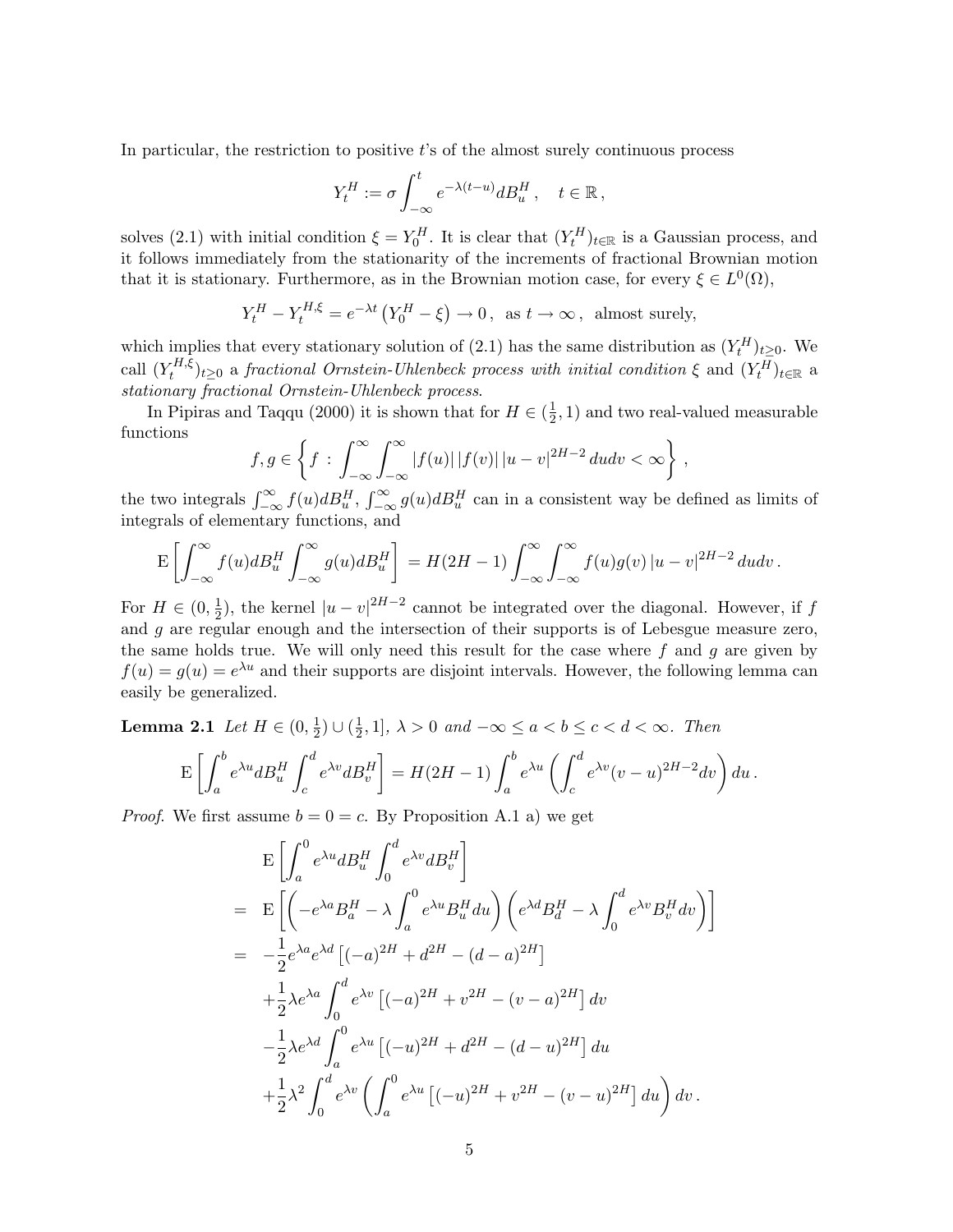After partial integration with respect to  $u$ , this becomes

$$
-He^{\lambda d} \int_{a}^{0} e^{\lambda u} [(-u)^{2H-1} - (d-u)^{2H-1}] du
$$
  
+ $H\lambda \int_{0}^{d} e^{\lambda v} \left( \int_{a}^{0} e^{\lambda u} [(-u)^{2H-1} - (v-u)^{2H-1}] du \right) dv,$ 

which, by partial integration with respect to  $v$ , is equal to

$$
H(2H-1)\int_a^0 e^{\lambda u} \left(\int_0^d e^{\lambda v} (v-u)^{2H-2} dv\right) du.
$$

Now we assume  $b = 0 < c$ . It follows from above that

$$
\begin{split}\n&E\left[\int_{a}^{0}e^{\lambda u}dB_{u}^{H}\int_{c}^{d}e^{\lambda v}dB_{v}^{H}\right] = E\left[\int_{a}^{0}e^{\lambda u}dB_{u}^{H}\int_{0}^{d}e^{\lambda v}dB_{v}^{H} - \int_{a}^{0}e^{\lambda u}dB_{u}^{H}\int_{0}^{c}e^{\lambda v}dB_{v}^{H}\right] \\
&= H(2H-1)\left[\int_{a}^{0}e^{\lambda u}\left(\int_{0}^{d}e^{\lambda v}(v-u)^{2H-2}dv\right)du - \int_{a}^{0}e^{\lambda u}\left(\int_{0}^{c}e^{\lambda v}(v-u)^{2H-2}dv\right)du\right] \\
&= H(2H-1)\int_{a}^{0}e^{\lambda u}\left(\int_{c}^{d}e^{\lambda v}(v-u)^{2H-2}dv\right)du.\n\end{split}
$$

For general  $-\infty \le a < b \le c < d < \infty$ , the process  $\tilde{B}_t^H = B_{t+b}^H - B_b^H$ ,  $t \in \mathbb{R}$ , is again a fractional Brownian motion. Therefore,

$$
\mathcal{E}\left[\int_{a}^{b} e^{\lambda u} dB_{u}^{H} \int_{c}^{d} e^{\lambda v} dB_{v}^{H}\right] = \mathcal{E}\left[\int_{a-b}^{0} e^{\lambda (w+b)} d\tilde{B}_{w}^{H} \int_{c-b}^{d-b} e^{\lambda (x+b)} d\tilde{B}_{x}^{H}\right]
$$
  
\n
$$
= H(2H-1) \int_{a-b}^{0} e^{\lambda (w+b)} \left(\int_{c-b}^{d-b} e^{\lambda (x+b)} (x-w)^{2H-2} dx\right) dw
$$
  
\n
$$
= H(2H-1) \int_{a}^{b} e^{\lambda u} \left(\int_{c}^{d} e^{\lambda v} (v-u)^{2H-2} dv\right) du,
$$

and the proof is complete.  $\hfill \square$ 

**Lemma 2.2** Let  $\beta < 0$ . Then for each  $N = 0, 1, 2, \ldots$ ,

$$
e^x \int_x^{\infty} e^{-y} y^{\beta} dy = x^{\beta} + \sum_{n=1}^N \left( \prod_{k=0}^{n-1} (\beta - k) \right) x^{\beta - n} + O(x^{\beta - N - 1}), \text{ as } x \to \infty,
$$

and

$$
e^{-x} \int_1^x e^y y^\beta dy = x^\beta + \sum_{n=1}^N (-1)^n \left( \prod_{k=0}^{n-1} (\beta - k) \right) x^{\beta - n} + O(x^{\beta - N - 1}), \text{ as } x \to \infty,
$$

where  $\sum_{n=1}^{0}$  means 0.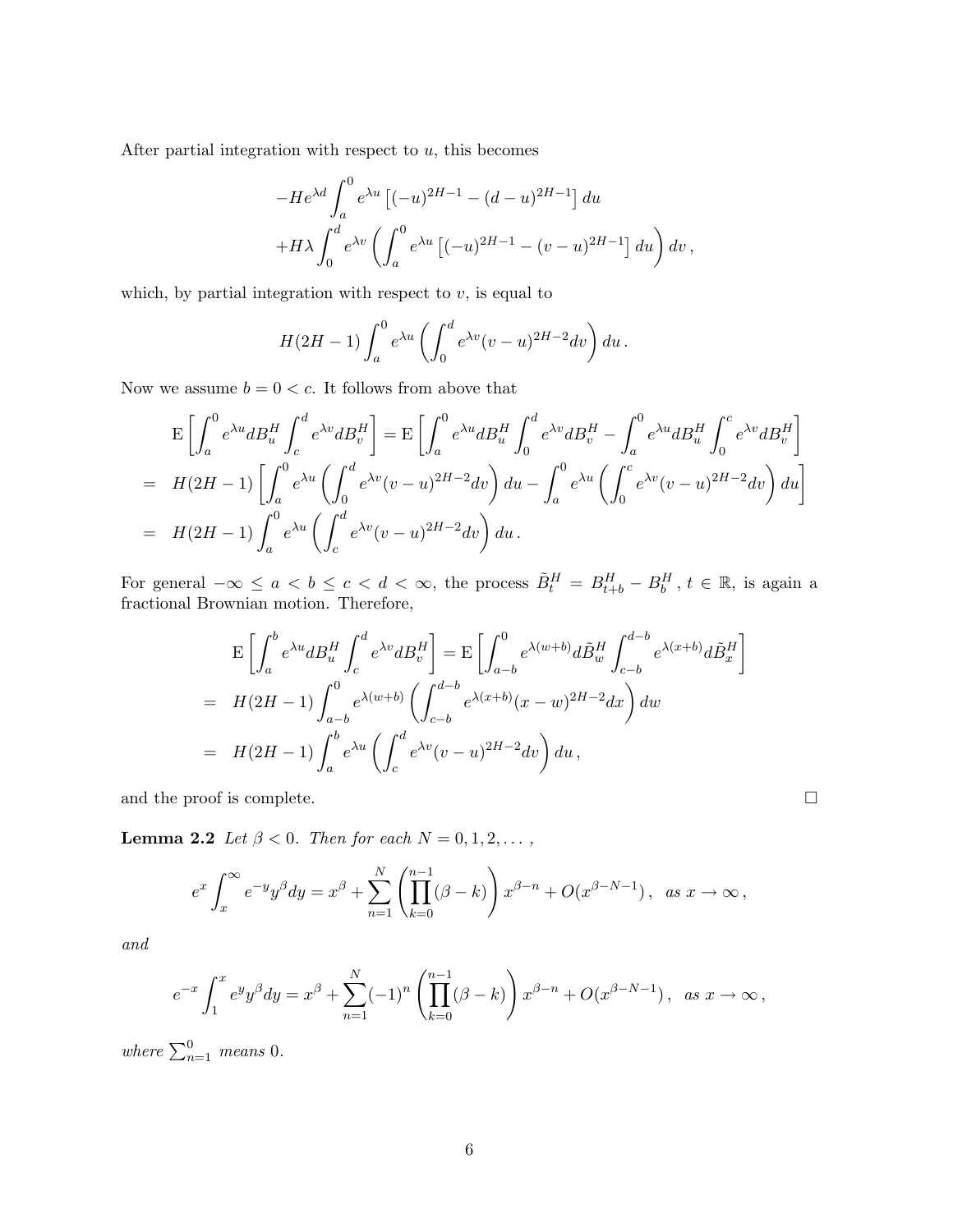Proof. We have

$$
e^{x} \int_{x}^{\infty} e^{-y} y^{\beta} dy
$$
  
=  $e^{x} \left( e^{-x} x^{\beta} + \beta \int_{x}^{\infty} e^{-y} y^{\beta-1} dy \right) = \dots$   
=  $x^{\beta} + \beta x^{\beta-1} + \beta (\beta - 1) x^{\beta-2} + \dots + \beta (\beta - 1) \dots (\beta - N + 1) x^{\beta - N}$   
+  $e^{x} \beta (\beta - 1) \dots (\beta - N) \int_{x}^{\infty} e^{-y} y^{\beta - N - 1} dy$ ,

and

$$
e^x \int_x^{\infty} e^{-y} y^{\beta - N - 1} dy \le e^x \int_x^{\infty} e^{-y} x^{\beta - N - 1} dy = x^{\beta - N - 1},
$$

which proves the first assertion. On the other hand,

$$
e^{-x} \int_{1}^{x} e^{y} y^{\beta} dy
$$
  
=  $e^{-x} \left( e^{x} x^{\beta} - e^{-\beta} \int_{1}^{x} e^{y} y^{\beta - 1} dy \right) = \dots$   
=  $x^{\beta} - \beta x^{\beta - 1} + \dots + (-1)^{N} \beta (\beta - 1) \dots (\beta - N + 1) x^{\beta - N}$   
 $-e^{-x} e \{1 - \beta + \dots + (-1)^{N} \beta (\beta - 1) \dots (\beta - N + 1) \}$   
 $-e^{-x} (-1)^{N} \beta (\beta - 1) \dots (\beta - N) \int_{1}^{x} e^{y} y^{\beta - N - 1} dy$ ,

and

$$
e^{-x} \int_1^x e^y y^{\beta - N - 1} dy \le e^{-x} \left( \int_1^{\frac{x}{2}} e^y dy + \int_{\frac{x}{2}}^x e^y \left( \frac{x}{2} \right)^{\beta - N - 1} dy \right) \le e^{-\frac{x}{2}} + \left( \frac{x}{2} \right)^{\beta - N - 1}.
$$

This proves the second part of the lemma.  $\Box$ 

Theorem 2.3 Let  $H \in (0, \frac{1}{2})$  $(\frac{1}{2}) \cup (\frac{1}{2})$  $\frac{1}{2}$ , 1] and  $N = 1, 2, \ldots$ . Then for fixed  $t \in \mathbb{R}$  and  $s \to \infty$ ,

$$
Cov(Y_t^H, Y_{t+s}^H) = \frac{1}{2}\sigma^2 \sum_{n=1}^N \lambda^{-2n} \left( \prod_{k=0}^{2n-1} (2H - k) \right) s^{2H - 2n} + O(s^{2H - 2N - 2}).
$$

Proof. By Lemma 2.1,

$$
\begin{split} &\text{Cov}\left(Y_t^H, Y_{t+s}^H\right) = \text{Cov}\left(Y_0^H, Y_s^H\right) \\ &= \mathcal{E}\left[\sigma \int_{-\infty}^0 e^{\lambda u} dB_u^H \sigma \int_{-\infty}^s e^{-\lambda(s-v)} dB_v^H\right] \\ &= \left. e^{-\lambda s} \mathcal{E}\left[\sigma \int_{-\infty}^0 e^{\lambda u} dB_u^H \sigma \int_{-\infty}^{\frac{1}{\lambda}} e^{\lambda v} dB_v^H\right] \\ &+ \sigma^2 H (2H-1) e^{-\lambda s} \int_{-\infty}^0 e^{\lambda u} \left(\int_{\frac{1}{\lambda}}^s e^{\lambda v} (v-u)^{2H-2} dv\right) du \end{split}
$$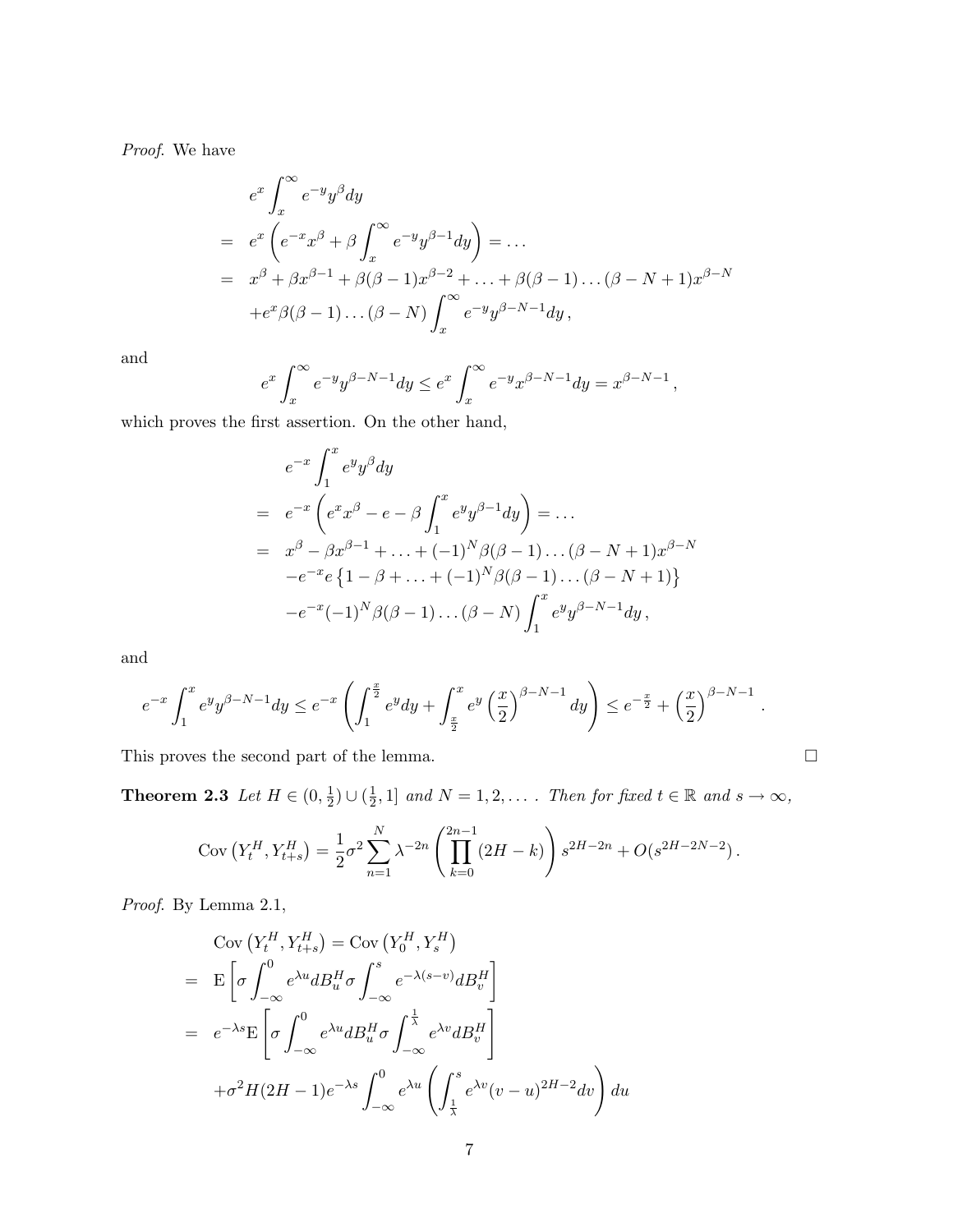(by the change of variables: 
$$
w = \lambda u
$$
,  $x = \lambda v$ )  
\n
$$
= \frac{\sigma^2}{\lambda^{2H}} H(2H - 1)e^{-\lambda s} \int_{-\infty}^0 e^w \left( \int_1^{\lambda s} e^x (x - w)^{2H - 2} dx \right) dw + O(e^{-\lambda s})
$$
\n(by the change of variables:  $y = x - w$ ,  $z = x + w$ )  
\n
$$
= \frac{\sigma^2}{2\lambda^{2H}} H(2H - 1)e^{-\lambda s} \left\{ \int_1^{\lambda s} y^{2H - 2} \left( \int_{2-y}^y e^z dz \right) dy \right\} + O(e^{-\lambda s})
$$
\n
$$
+ \int_{\lambda s}^{\infty} y^{2H - 2} \left( \int_{2-y}^{2\lambda s - y} e^z dz \right) dy + O(e^{-\lambda s})
$$
\n
$$
= \frac{\sigma^2}{2\lambda^{2H}} H(2H - 1)e^{-\lambda s}
$$
\n
$$
\times \left\{ \int_1^{\lambda s} e^y y^{2H - 2} dy + \int_{\lambda s}^{\infty} e^{2\lambda s - y} y^{2H - 2} dy - \int_1^{\infty} e^{2-y} y^{2H - 2} dy \right\} + O(e^{-\lambda s})
$$
\n
$$
= \frac{\sigma^2}{2\lambda^{2H}} H(2H - 1) \left\{ e^{-\lambda s} \int_1^{\lambda s} e^y y^{2H - 2} dy + e^{\lambda s} \int_{\lambda s}^{\infty} e^{-y} y^{2H - 2} dy \right\} + O(e^{-\lambda s}).
$$

The proof can now be concluded by applying Lemma 2.2.  $\Box$ 

Theorem 2.3 shows that for  $H \in (0, \frac{1}{2})$  $(\frac{1}{2}) \cup (\frac{1}{2})$  $(\frac{1}{2}, 1]$ , the decay of

Cov 
$$
(Y_t^H, Y_{t+s}^H)
$$
, for  $s \to \infty$ ,

is very similar to the decay of

$$
Cov (B_{h+t}^H - B_h^H, B_{h+s+t}^H - B_{h+s}^H), \text{ for } s \to \infty
$$

(see (1.2)). In particular,  $(Y_t^H)_{t \in \mathbb{R}}$  is ergodic, and for  $H \in (\frac{1}{2})$  $\frac{1}{2}$ , 1], it exhibits long-range dependence.

**Remark 2.4** Let  $s \in \mathbb{R}$ . For all  $H \in (0,1)$ , the functions  $f(x) = 1_{\{x \le 0\}}e^{\lambda x}$  and  $g(x) =$  $1_{\{x\leq s\}}e^{\lambda x}$  belong to the inner product space  $\tilde{\Lambda}_H$  defined on page 289 of Pipiras and Taqqu  $\Gamma_{\{x\leq s\}}e^{-s}$  belong to the liner product space<br>(2000). Hence, for all  $t, s \in \mathbb{R}$ , Cov  $(Y_t^H, Y_{t+s}^H)$ ;<br>√ is equal to

$$
\sigma^2 e^{-\lambda s} (f,g)_{\tilde{\Lambda}_H} = \sigma^2 \frac{\Gamma(2H+1)\sin(\pi H)}{2\pi} \int_{-\infty}^{\infty} e^{isx} \frac{|x|^{1-2H}}{\lambda^2 + x^2} dx.
$$
 (2.2)

Therefore, the expression given in the the statement of Theorem 2.3 is an asymptotic expansion of the right hand side in (2.2) as  $s \to \infty$ .

The next corollary shows that for the solution  $(Y_t^{H,x})$  $(t_t^{H,x})_{t\geq 0}$  of  $(2.1)$  with deterministic initial value  $Y_0^{H,x} = x \in \mathbb{R},$ <br>Cov $(Y_t^{H,x}, Y_{t+s}^{H,x})$ 

$$
Cov\left(Y_t^{H,x}, Y_{t+s}^{H,x}\right), \text{ for } s \to \infty,
$$

decays like a power function of the order  $2H - 2$  as well.

Corollary 2.5 Let  $H \in (0, \frac{1}{2})$  $\frac{1}{2}) \cup (\frac{1}{2})$  $\frac{1}{2}$ , 1],  $x \in \mathbb{R}$  and  $N = 1, 2, \ldots$  . Then for fixed  $t \geq 0$  and  $s \to \infty$ , ´

$$
\begin{split} & \text{Cov}\left(Y_t^{H,x}, Y_{t+s}^{H,x}\right) \\ &= \frac{1}{2}\sigma^2 \sum_{n=1}^N \lambda^{-2n} \left(\prod_{k=0}^{2n-1} \left(2H - k\right)\right) \left\{s^{2H-2n} - e^{-\lambda t} (t+s)^{2H-2n}\right\} + O(s^{2H-2N-2}). \end{split}
$$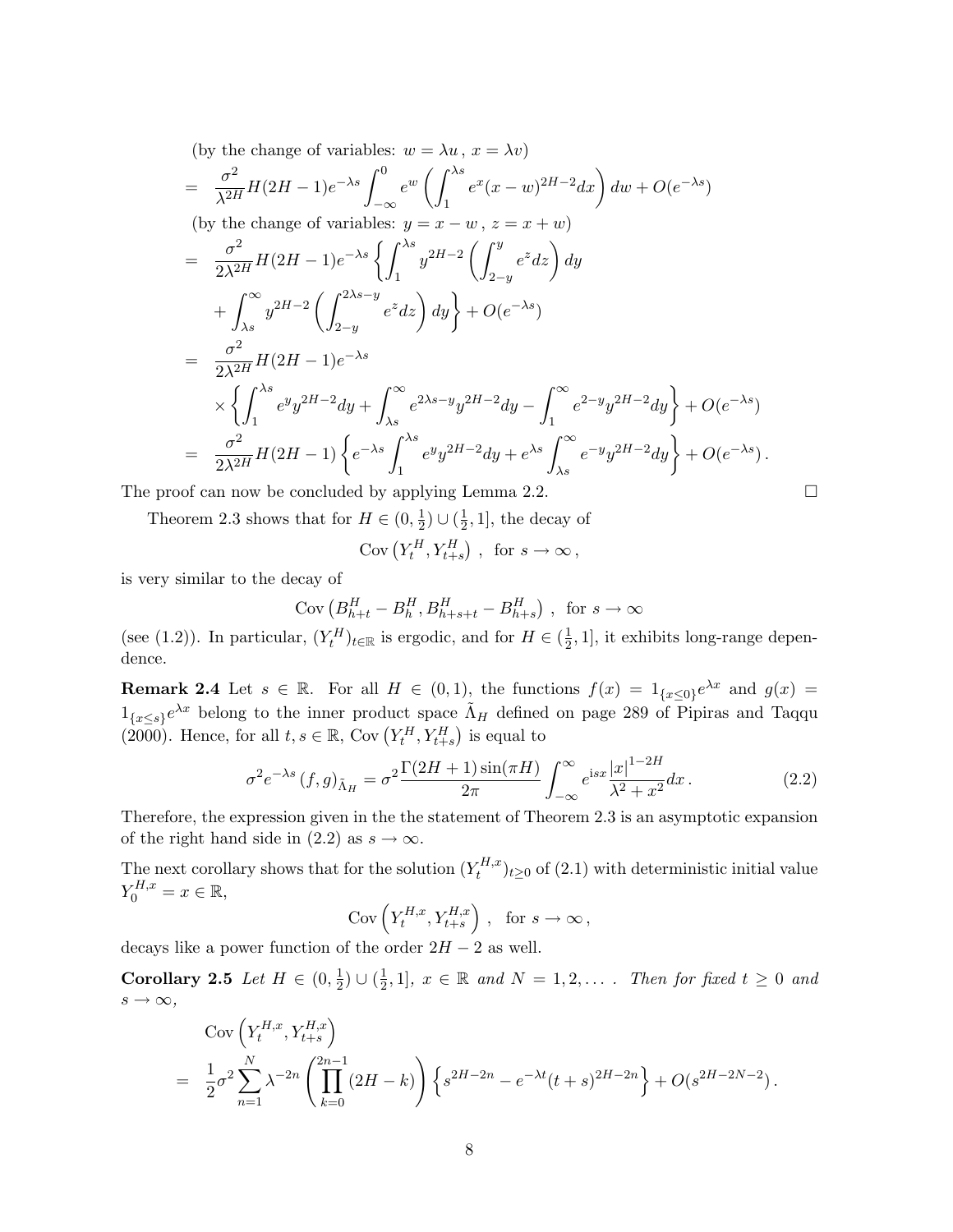Proof.

$$
\begin{split}\n&\text{Cov}\left(Y_t^{H,x}, Y_{t+s}^{H,x}\right) \\
&= \mathbf{E}\left[\sigma \int_0^t e^{-\lambda(t-u)} dB_u^H \sigma \int_0^{t+s} e^{-\lambda(t+s-v)} dB_v^H\right] \\
&= \mathbf{E}\left[\sigma \int_0^t e^{-\lambda(t-u)} dB_u^H \sigma \left(\int_{-\infty}^{t+s} e^{-\lambda(t+s-v)} dB_v^H - e^{-\lambda s} \int_{-\infty}^0 e^{-\lambda(t-v)} dB_v^H\right)\right] \\
&= \mathbf{E}\left[\sigma \left(\int_{-\infty}^t e^{-\lambda(t-u)} dB_u^H - e^{-\lambda t} \int_{-\infty}^0 e^{\lambda u} dB_u^H\right) \left(\int_{-\infty}^{t+s} e^{-\lambda(t+s-v)} dB_v^H\right)\right] \\
&- e^{-\lambda s} \mathbf{E}\left[\sigma \int_0^t e^{-\lambda(t-u)} dB_u^H \sigma \int_{-\infty}^0 e^{-\lambda(t-v)} dB_v^H\right] \\
&= \text{Cov}\left(Y_t^H, Y_{t+s}^H\right) - e^{-\lambda t} \text{Cov}\left(Y_0^H, Y_{t+s}^H\right) + O(e^{-\lambda s}).\n\end{split}
$$

Now, the corollary follows from Theorem 2.3.  $\Box$ 

# 3 The Lamperti transform of fractional Brownian motion

Let  $\lambda > 0$  and  $\alpha > 0$ . For each  $H \in (0, 1]$ , we set

$$
Z_t^H := e^{-\lambda t} B_{\alpha \exp\left(\frac{\lambda}{H}t\right)}^H, \quad t \in \mathbb{R}.
$$

**Theorem 3.1** Let  $H \in (0,1]$  and  $t, s \in \mathbb{R}$ . Then

$$
Cov\left(Z_t^H, Z_{t+s}^H\right) = \frac{\alpha^{2H}}{2} \left\{ e^{-\lambda|s|} + \sum_{n=1}^{\infty} (-1)^{n-1} {2H \choose n} e^{-\lambda \left(\frac{n}{H} - 1\right)|s|} \right\}.
$$
 (3.1)

*Proof.* Without loss of generality we can assume that  $s \geq 0$ . Then,

$$
\begin{split}\n\text{Cov}\left(Z_t^H, Z_{t+s}^H\right) &= e^{-\lambda t} e^{-\lambda(t+s)} \frac{\alpha^{2H}}{2} \left\{ e^{2\lambda(t+s)} + e^{2\lambda t} - \left( e^{\frac{\lambda}{H}(t+s)} - e^{\frac{\lambda}{H}t} \right)^{2H} \right\} \\
&= \frac{\alpha^{2H}}{2} e^{\lambda s} \left\{ 1 + e^{-2\lambda s} - \left( 1 - e^{-\frac{\lambda}{H}s} \right)^{2H} \right\} \\
&= \frac{\alpha^{2H}}{2} e^{\lambda s} \left\{ 1 + e^{-2\lambda s} - \sum_{n=0}^{\infty} \binom{2H}{n} \left( -e^{-\frac{\lambda}{H}s} \right)^n \right\} \\
&= \frac{\alpha^{2H}}{2} \left\{ e^{-\lambda s} + \sum_{n=1}^{\infty} (-1)^{n-1} \binom{2H}{n} e^{-\lambda \left( \frac{n}{H} - 1 \right)s} \right\},\n\end{split}
$$

which proves the theorem.  $\Box$ 

It follows from Theorem 3.1 that for every  $N = 1, 2, \ldots$ , for each  $H \in (0, 1)$  and all  $t \in \mathbb{R}$ ,

$$
Cov(Z_t^H, Z_{t+s}^H) = \frac{\alpha^{2H}}{2} \left\{ e^{-\lambda|s|} + \sum_{n=1}^N (-1)^{n-1} {2H \choose n} e^{-\lambda (\frac{n}{H}-1)|s|} \right\} + O\left(e^{-\lambda (\frac{N+1}{H}-1)|s|}\right),
$$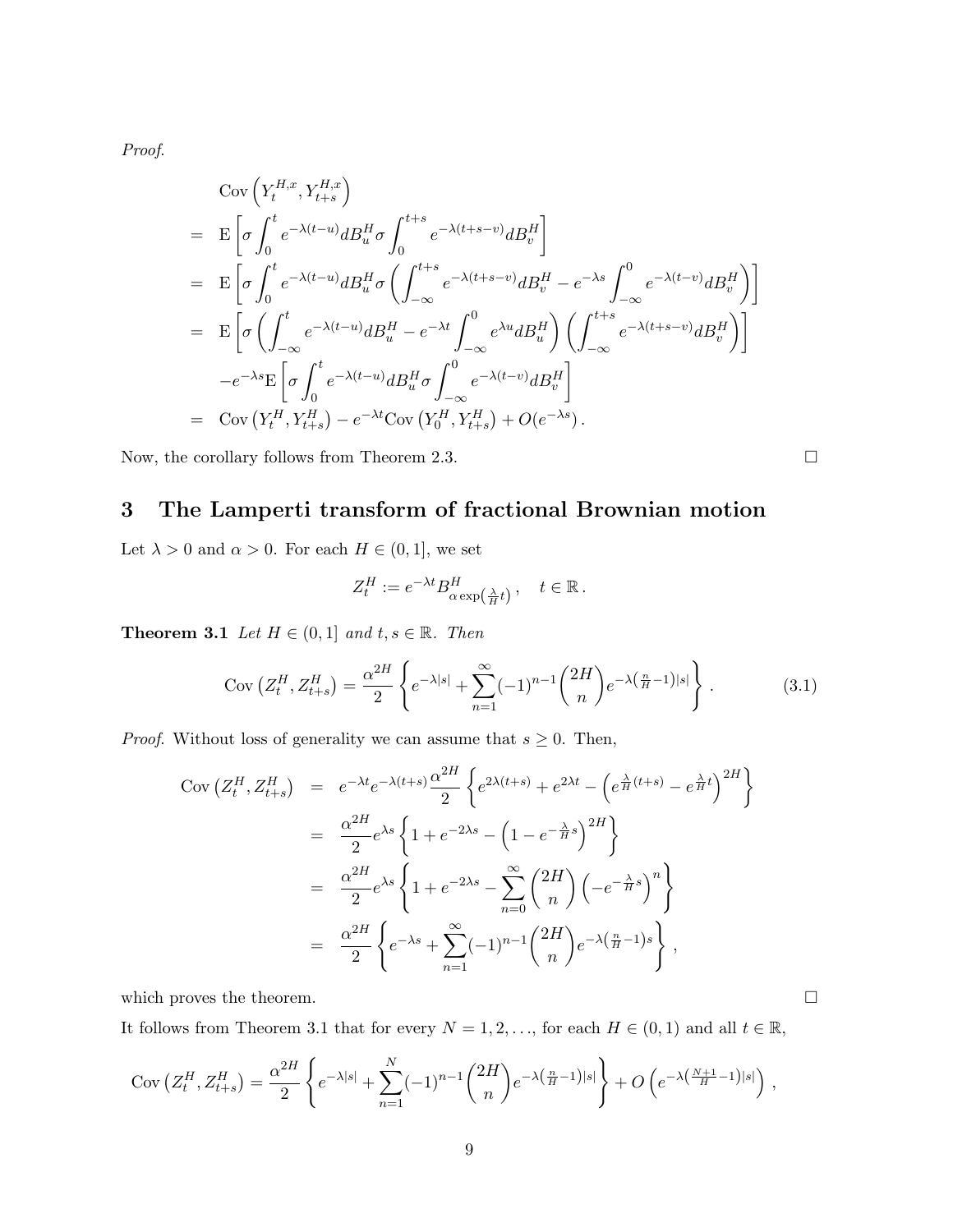as  $s \to \infty$ . This shows that for all  $H \in (0,1)$ , the auto-covariance function of  $(Z_t^H)_{t \in \mathbb{R}}$  decays exponentially. It follows that for  $H \in (0, \frac{1}{2})$  $(\frac{1}{2})\cup(\frac{1}{2})$  $(\frac{1}{2}, 1), (Z_t^H)_{t \in \mathbb{R}}$  cannot have the same distribution as  $(Y_t^H)_{t \in \mathbb{R}}$ . For  $H \in (0, \frac{1}{2})$  $(\frac{1}{2})$ , the leading term in (3.1) for  $s \to \infty$ , is

$$
\frac{\alpha^{2H}}{2}e^{-\lambda|s|}\,,
$$

whereas for  $H \in (\frac{1}{2})$  $(\frac{1}{2}, 1)$ , it is

$$
\alpha^{2H}He^{-\lambda(\frac{1}{H}-1)|s|}.
$$

Note that for  $H \in (0, \frac{1}{2})$  $(\frac{1}{2})$ , the leading term of Cov  $(Z_t^H, Z_{t+s}^H)$ ¢ ing term of Cov $(Z_t^H, Z_{t+s}^H)$  for  $s \to \infty$ , is positive, whereas Note that for  $H \in (0, \frac{1}{2})$ , the leading term of Cov  $(Z_t^T, Z_{t+s}^T)$  for  $s \to \infty$ , is positive (see Theorem 2.3).

#### Appendix: The Langevin equation

Langevin (1908) pioneered the following approach to the movement of a free particle immersed in a liquid: He described the particle's velocity  $v$  by the equation of motion

$$
\frac{dv(t)}{dt} = -\frac{f}{m}v(t) + \frac{F(t)}{m} \tag{A.1}
$$

where  $m > 0$  is the mass of the particle,  $f > 0$  a friction coefficient and  $F(t)$  a fluctuating force resulting from impacts of the molecules of the surrounding medium. Uhlenbeck and Ornstein (1930) imposed probability hypotheses on  $F(t)$  and then derived that for  $v(0) = x \in \mathbb{R}$ ,  $v(t)$  is normally distributed with mean  $xe^{-\lambda t}$  and variance  $\frac{\sigma^2}{2\lambda}$  $\overline{2\lambda}$ !!<br>′  $1 - e^{-2\lambda t}$ , for  $\lambda = \frac{f}{r}$  $\frac{f}{m}$  and  $\sigma^2 = \frac{2fkT}{m^2}$ , where k is the Boltzmann constant and T the temperature. Doob (1942) noticed that if  $v(0)$  is a random variable which is independent of  $(F(t))_{t\geq0}$  and normally distributed with mean zero and variance  $\frac{\sigma^2}{2\lambda}$  $\frac{\sigma^2}{2\lambda}$ , then the solution  $(v(t))_{t\geq0}$  of  $(A.1)$  is stationary and

$$
1_{\{t>0\}}t^{\frac{1}{2}}v\left(\frac{1}{2\lambda}\ln t\right), \quad t\geq 0,
$$

is a Brownian motion, from which he concluded that every solution of (A.1) has almost surely continuous paths which are nowhere differentiable. To avoid the "embarrassing situation" that the equation  $(A.1)$  involves the derivative of v but leads to solutions v that do not have a derivative, he gave a rigorous meaning to stochastic differential equations of the form

$$
dX_t = -\lambda X_t dt + dN_t, \qquad (A.2)
$$

for the case that N is a Lévy process and showed that for all  $x \in \mathbb{R}$ , the equation (A.2) with initial condition  $X_0 = x \in \mathbb{R}$ , has the unique solution

$$
X_t^x = e^{-\lambda t} \left( x + \int_0^t e^{\lambda u} dN_u \right), \quad t \ge 0.
$$

In the modern theory of stochastic differential equations (see e.g. Protter (1990)) the equation (A.2) with initial condition  $X_0 = \xi \in L^0(\Omega)$  is understood as the integral equation

$$
X_t = \xi - \lambda \int_0^t X_s ds + N_t, \quad t \ge 0,
$$
\n(A.3)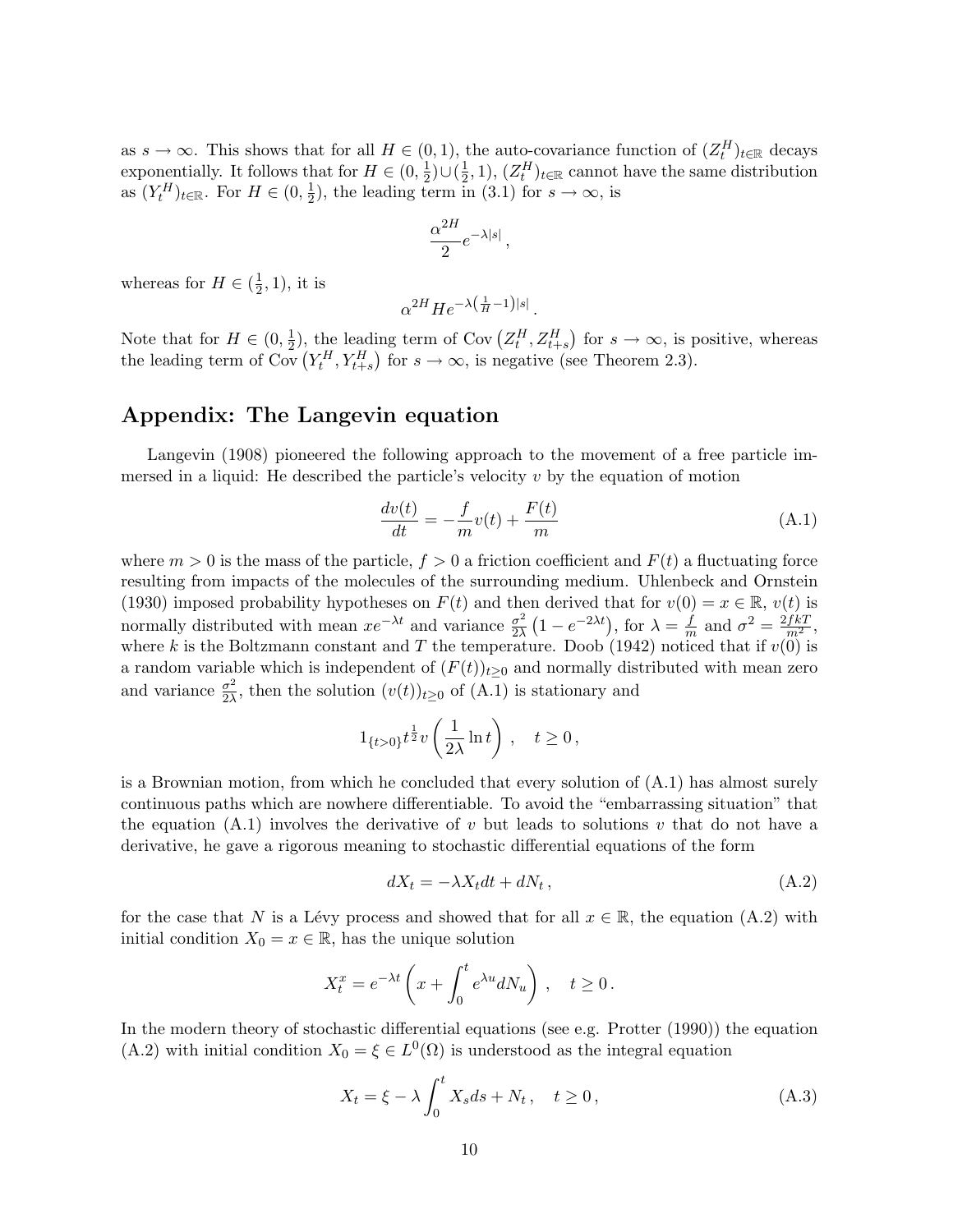and it can be shown that the unique strong solution of (A.3) is given by

$$
X_t^\xi:=e^{-\lambda t}\left(\xi+\int_0^te^{\lambda u}dN_u\right)\,,\quad t\geq 0\,,
$$

whenever  $(N_t)_{t\geq 0}$  is a semimartingale with respect to the filtration generated by  $(N_t)_{t\geq 0}$  and ξ.

**Proposition A.1** Let  $(B_t^H)_{t \in \mathbb{R}}$  be a fractional Brownian motion with Hurst parameter  $H \in$ (0, 1) and  $\xi \in L^0(\Omega)$ . Let  $-\infty \le a < \infty$  and  $\lambda, \sigma > 0$ . Then for almost all  $\omega \in \Omega$ , we have the following:

a) For all  $t > a$ ,

$$
\int_a^t e^{\lambda u}dB^H_u(\omega)
$$

exists as a Riemann-Stieltjes integral and is equal to

$$
e^{\lambda t}B_t^H(\omega) - e^{\lambda a}B_a^H(\omega) - \lambda \int_a^t B_u^H(\omega)e^{\lambda u}du.
$$

b) The function

$$
\int_a^t e^{\lambda u} dB_u^H(\omega), \quad t > a,
$$

is continuous in t.

c) The unique continuous function y that solves the equation,

$$
y(t) = \xi(\omega) - \lambda \int_0^t y(s)ds + \sigma B_t^H(\omega), \quad t \ge 0.
$$
 (A.4)

is given by

$$
y(t) = e^{-\lambda t} \left\{ \xi(\omega) + \sigma \int_0^t e^{\lambda u} dW_u^H(\omega) \right\}, \quad t \ge 0.
$$
 (A.5)

In particular, the unique continuous solution of the equation,

$$
y(t) = \sigma \int_{-\infty}^{0} e^{\lambda u} dB_u^H(\omega) - \lambda \int_0^t y(s) ds + \sigma B_t^H(\omega), \quad t \ge 0,
$$

is given by

$$
y(t) = \sigma \int_{-\infty}^{t} e^{-\lambda(t-u)} dB_u^H(\omega) , \quad t \ge 0.
$$

Proof. It can easily be checked that

$$
\tilde{B}^H_s := 1_{\{s<0\}}(-s)^{2H} B^H_{\frac{1}{s}} + 1_{\{s>0\}} s^{2H} B^H_{\frac{1}{s}} , \quad s \in \mathbb{R} \,,
$$

is again a fractional Brownian motion. It follows from the Kolmogorov-Centsov theorem (see e.g. Theorem 2.2.8 of Karatzas and Shreve (1991)) that there exists a measurable null set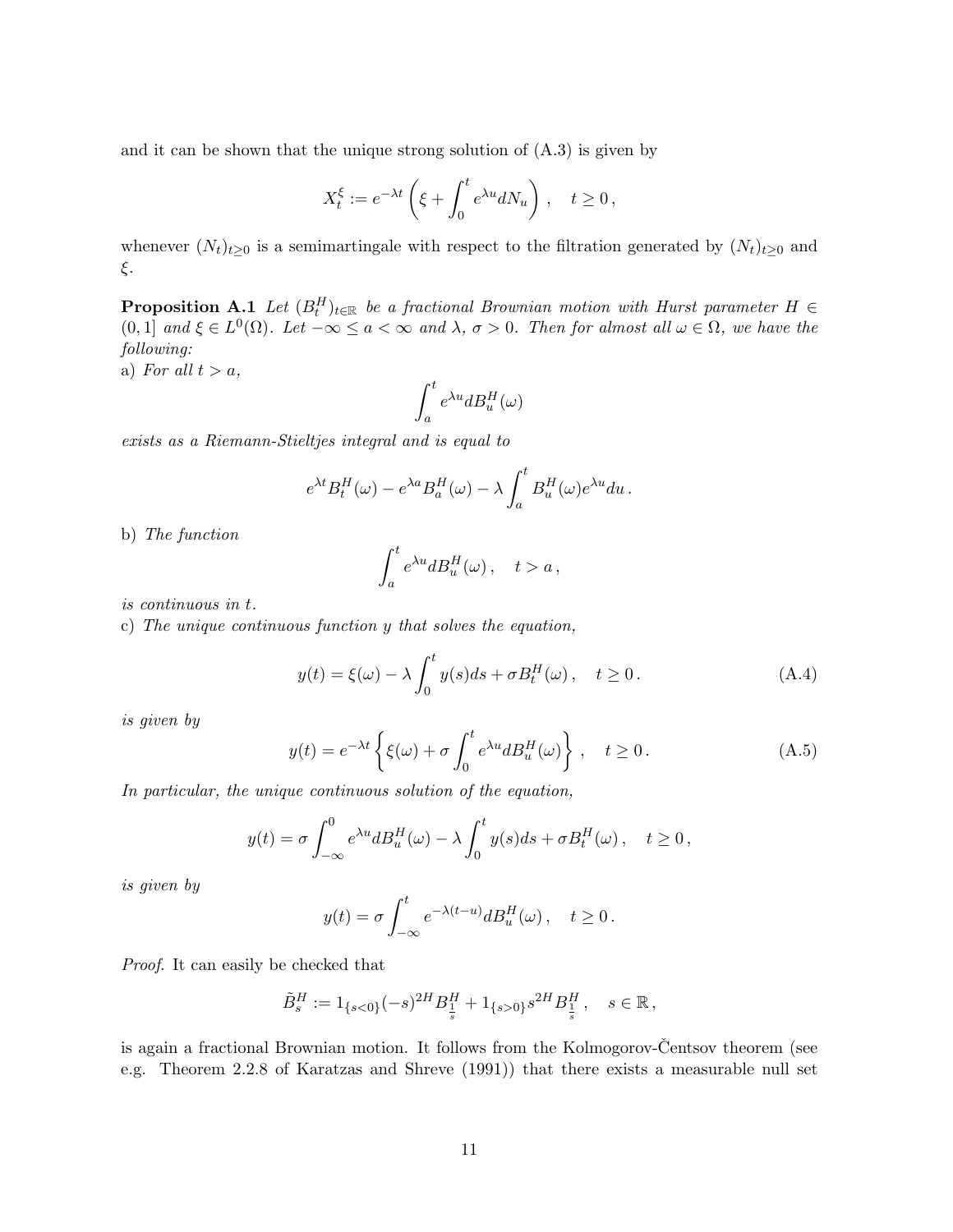$N \subset \Omega$ , such that for every  $\omega \in \Omega \setminus N$ ,  $B_s^H(\omega)$  and  $\tilde{B}_s^H(\omega)$  are continuous in s, and for all  $\beta < H$ ,

$$
\lim_{s\to 0}\frac{\tilde{B}^{H}_{s}(\omega)}{\left\vert s\right\vert ^{\beta}}=0\,.
$$

This implies that for all  $\gamma > H$ ,

$$
\lim_{|s|\to\infty}\frac{B_s^H(\omega)}{|s|^\gamma}=0.
$$

Hence, for all  $t > a$ ,

$$
\int_a^t B_u^H(\omega) e^{\lambda u} du
$$

exists as a Riemann integral, which, by Theorem 2.21 of Wheeden and Zygmund (1977), implies that the Riemann-Stieltjes integral

$$
\int_a^t e^{\lambda u} dB^H_u(\omega)
$$

exists too and is equal to

$$
e^{\lambda t} B^H_t(\omega) - e^{\lambda a} B^H_a(\omega) - \lambda \int_a^t B^H_u(\omega) e^{\lambda u} du.
$$

This proves a).

b) follows from a) and the fact that the function

$$
e^{\lambda t}B_t^H(\omega) - \lambda \int_a^t B_u^H(\omega)e^{\lambda u} du, \quad t > a,
$$

is continuous in t.

A continuous function  $y$  solves  $(A.4)$  if and only if the function

$$
z(t) = \int_0^t y(s)ds \, , \quad t \ge 0 \, ,
$$

solves the linear differential equation:

$$
z'(t) = -\lambda z(t) + \xi(\omega) + \sigma B_t^H(\omega), \quad z(0) = 0.
$$
 (A.6)

Since the unique solution of (A.6) is given by

$$
z(t) = e^{-\lambda t} \int_0^t e^{\lambda u} \left( \xi(\omega) + \sigma B_u^H(\omega) \right) du, \quad t \ge 0,
$$

the unique continuous function  $y$  that solves  $(A.4)$  is given by

$$
-\lambda e^{-\lambda t} \int_0^t e^{\lambda u} \left(\xi(\omega) + \sigma B_u^H(\omega)\right) du + \xi(\omega) + \sigma B_t^H(\omega), \quad t \ge 0,
$$

which, by a), is equal to (A.5). This shows c).  $\Box$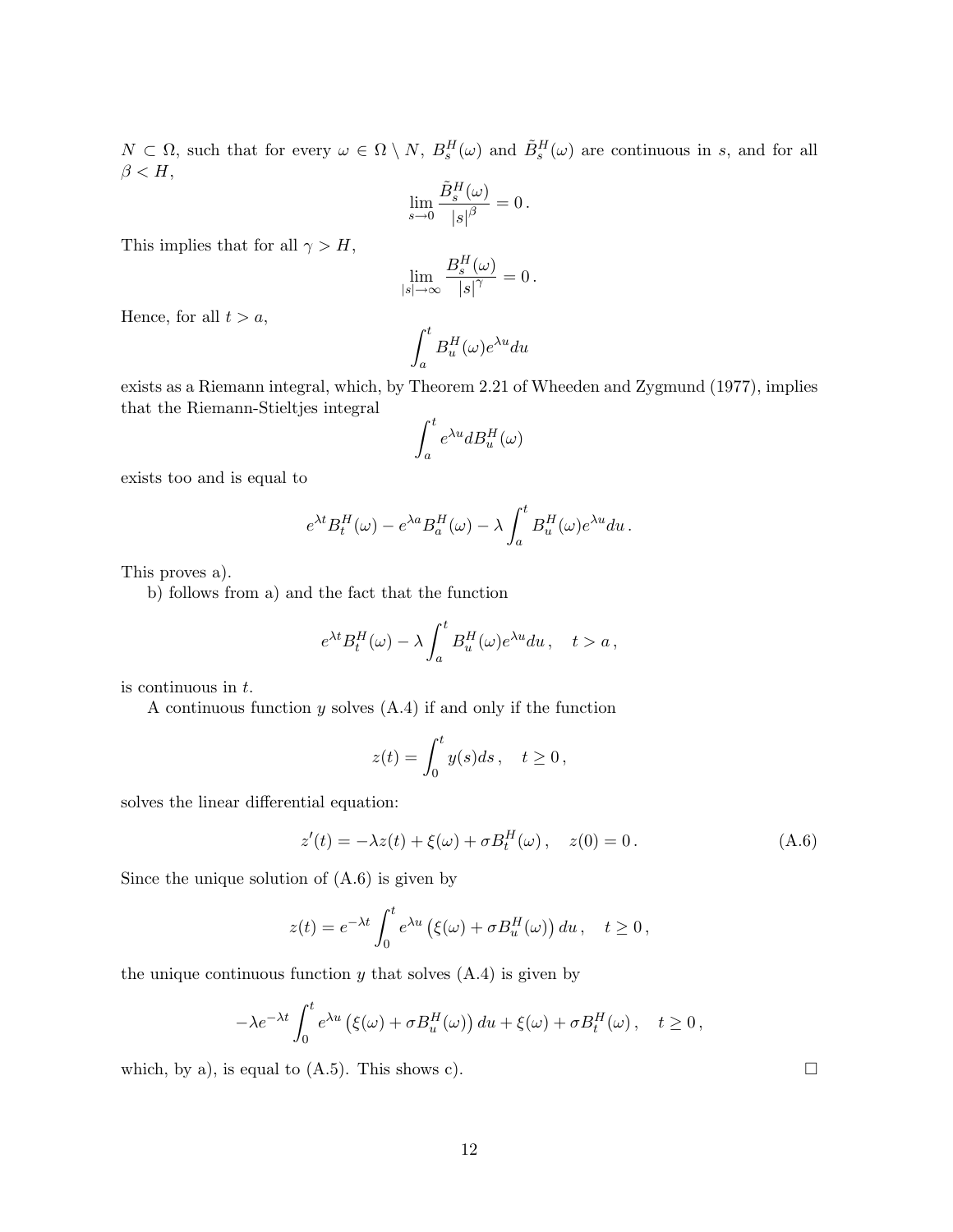**Remark A.2** Equation (A.3) can be solved path-wise for all stochastic processes  $(N_t)_{t>0}$  that have almost all paths in

$$
\mathcal{L}^1_{\text{loc}}(\mathbb{R}_+):=\left\{h:\mathbb{R}_+\to\mathbb{R}\,:\, h \text{ is measurable and } \forall t\geq 0\,,\, \int_0^t|h(s)|\,ds<\infty\right\}\,,
$$

and even when the constant  $\lambda$  is replaced by a stochastic process with almost all paths in

$$
\mathcal{L}^\infty_{\text{loc}}(\mathbb{R}_+):=\left\{g:\mathbb{R}_+\to\mathbb{R}\,:\, g\text{ is measurable and }\forall t\geq 0\,,\,\sup_{0\leq s\leq t}|g(s)|<\infty\right\}\,.
$$

Indeed, if  $h \in \mathcal{L}_{loc}^1(\mathbb{R}_+)$  and  $g \in \mathcal{L}_{loc}^{\infty}(\mathbb{R}_+)$ , then it can easily be checked that the function

$$
f(t) := h(t) + \int_0^t g(s)e^{\int_s^t g(u)du}h(s)ds, \quad t \ge 0,
$$
 (A.7)

is in  $\mathcal{L}^1_{loc}(\mathbb{R}_+)$  and solves the integral equation

$$
f(t) = \int_0^t g(s)f(s)ds + h(t), \quad t \ge 0.
$$
 (A.8)

On the other hand, if  $\tilde{f} \in \mathcal{L}_{loc}^1(\mathbb{R}_+)$  is a solution of (A.8), then

$$
f(t) - \tilde{f}(t) = \int_0^t g(s) \left[ f(t) - \tilde{f}(t) \right] ds, \quad t \ge 0,
$$

and it follows from a variant of Gronwall's lemma that

$$
f(t) - \tilde{f}(t) = 0, \quad t \ge 0.
$$

Hence, (A.7) is the only function in  $\mathcal{L}^1_{loc}(\mathbb{R}_+)$  that solves (A.8).

If the functions g and h are both in  $\mathcal{L}_{loc}^{\infty}(\mathbb{R}_{+})$  and continuous on  $\mathbb{R}_{+} \setminus C$ , where C is of Lebesgue measure zero, then it can be deduced from Theorems 5.54 and 2.21 of Wheeden and Zygmund  $(1977)$  that  $f$  can be written as follows:

$$
f(t) = e^{\int_0^t g(u)du} \left( h(0) + \int_0^t e^{-\int_0^s g(u)du} dh(s) \right), \quad t \ge 0,
$$

where  $\int_0^t e^{-\int_0^s g(u)du} dh(s)$  is a Riemann-Stieltjes integral.

Note that almost all paths of a semimartingale are right-continuous and have left limits, in particular, they are in  $\mathcal{L}_{loc}^{\infty}(\mathbb{R}_{+})$  and have at most countably many discontinuities.

## References

Doob, J.L. (1942), The Brownian movement and stochastic equations, Ann. of Math. (2) 43, 351-369.

Embrechts, P. and Maejima, M. (2002), Selfsimilar Processes, Princeton Series in Applied Mathematics, Princeton University Press.